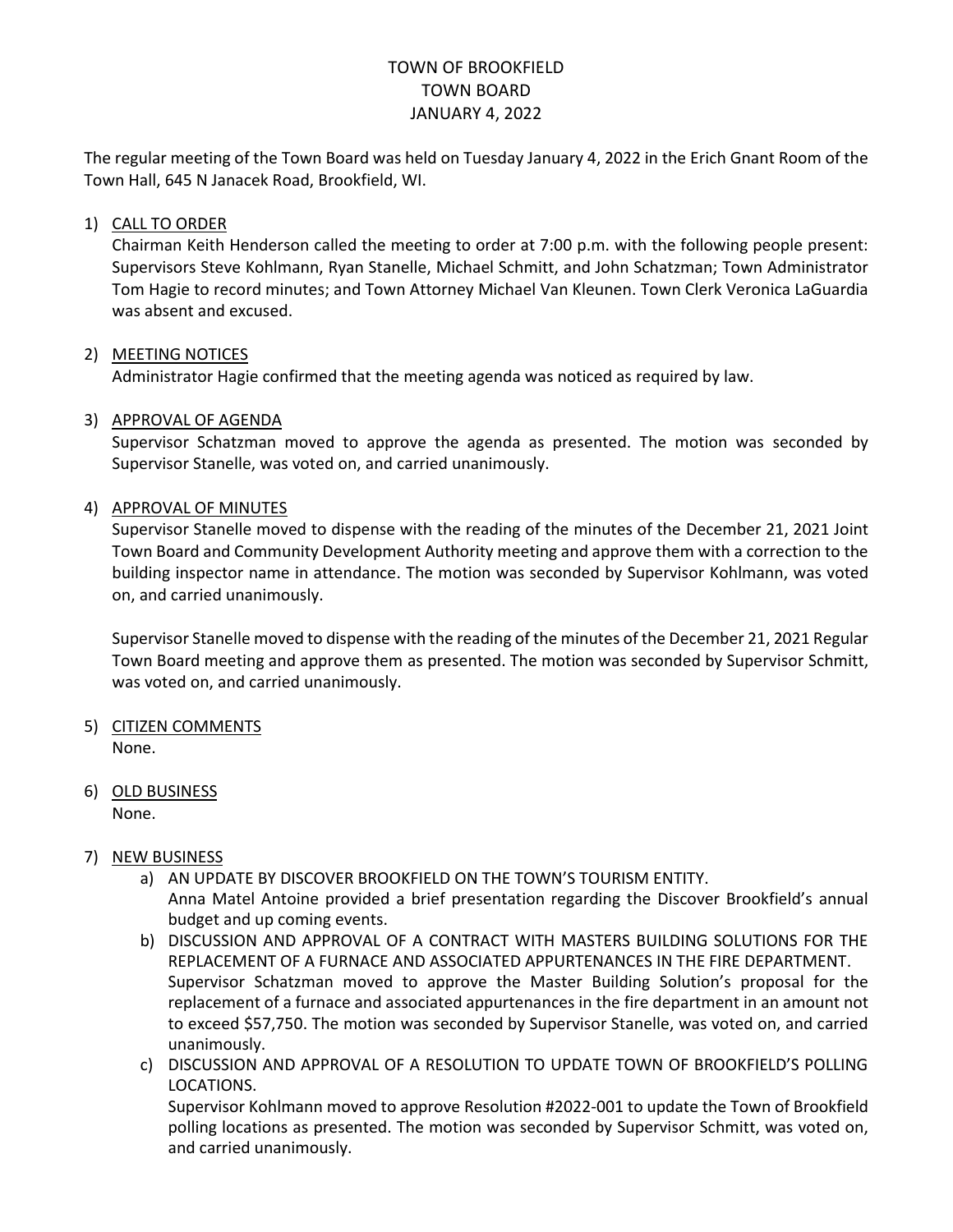- 8) DEPARTMENT, BOARDS, COMMITTEE/COMMISSION REPORTS/RECOMMENDATIONS:
	- a) HIGHWAY DEPARTMENT:
		- i. DISCUSSION AND NECESSARY ACTION REGARDING THE PURCHASE OF AN MT6 TRACKLESS FROM MCQUEEN EQUIPMENT.

Supervisor Schmitt moved to approve the purchase of an MT6 Trackless and associated attachments from McQueen Equipment in the amount of \$103,930.00. The motion was seconded by Chairman Henderson, was voted on, and carried unanimously

- b) PLANNING COMMISSION
	- i. DISCUSSION AND NECESSARY ACTION REGARDING THE APPROVAL OF A CONDITIONAL USE PERMIT FOR A DOG DAYCARE AND BOARDING FACILITY IN THE B-2 ZONING DISTRICT AT 19255 WEST BLUEMOUND ROAD.

Supervisor Kohlmann moved to approve the conditional use permit for a dog daycare and boarding facility in the B-2 zoning district at 19255 West Bluemound Road. The motion was seconded by Supervisor Schmitt, was voted on, and carried unanimously.

- ii. DISCUSSION AND NECESSARY ACTION REGARDING GRANTING CONCEPTUAL AND FINAL APPROVAL OF SITE AND ARCHITECTURAL REVISIONS AT 19255 WEST BLUEMOUND ROAD. Supervisor Stanelle moved to grant conceptual approval and table final approval to the January 18 Board meeting of site and architectural revisions at 19255 West Bluemound Road subject to the following:
	- Developer provide indemnification of Town from possible future nitrate loading reduction requirements resulting from this site;
	- Town engineer and Town departmental review and approval of stormwater controls and vehicular movements;
	- The Developer address all conditions and comments of the Architectural Control Committee and Plan Commission;
	- Building Inspector review necessity of dumpster enclosure;

The motion was seconded by Supervisor Schmitt, was voted on, and carried unanimously.

iii. DISCUSSION AND NECESSARY ACTION REGARDING GRANTING THE CONCEPTUAL APPROVAL FOR A 22,857 SQUARE FOOT ADDITION TO KHS AT 880 BAHCALL COURT, INCLUDING A REQUEST TO VACATE THE RIGHT-OF-WAY OF BAHCALL COURT.

Supervisor Stanelle moved to grant the conceptual approval for a 22,857 square foot addition to KHS at 880 Bahcall Court, including a request to vacate the right-of-way of Bahcall Court subject to the following:

- Developer consider stormwater quantity reduction for the project;
- Developer enter into a maintenance agreement for the remaining public right-of-way of Bachall Court;

The motion was seconded by Supervisor Schatzman, was voted on, and carried unanimously.

# 9) VOUCHERS

Supervisor Kohlmann moved to approve the vouchers and checks as presented in the amount of \$87,982.41. The motion was seconded by Supervisor Schmitt, was voted on, and carried unanimously.

#### 10) COMMUNICATIONS AND ANNOUNCEMENTS

Administrator Hagie noted that there will be a primary election in February and as a result the February 15<sup>th</sup> Board meeting would need to be rescheduled.

# 11) ADJOURN